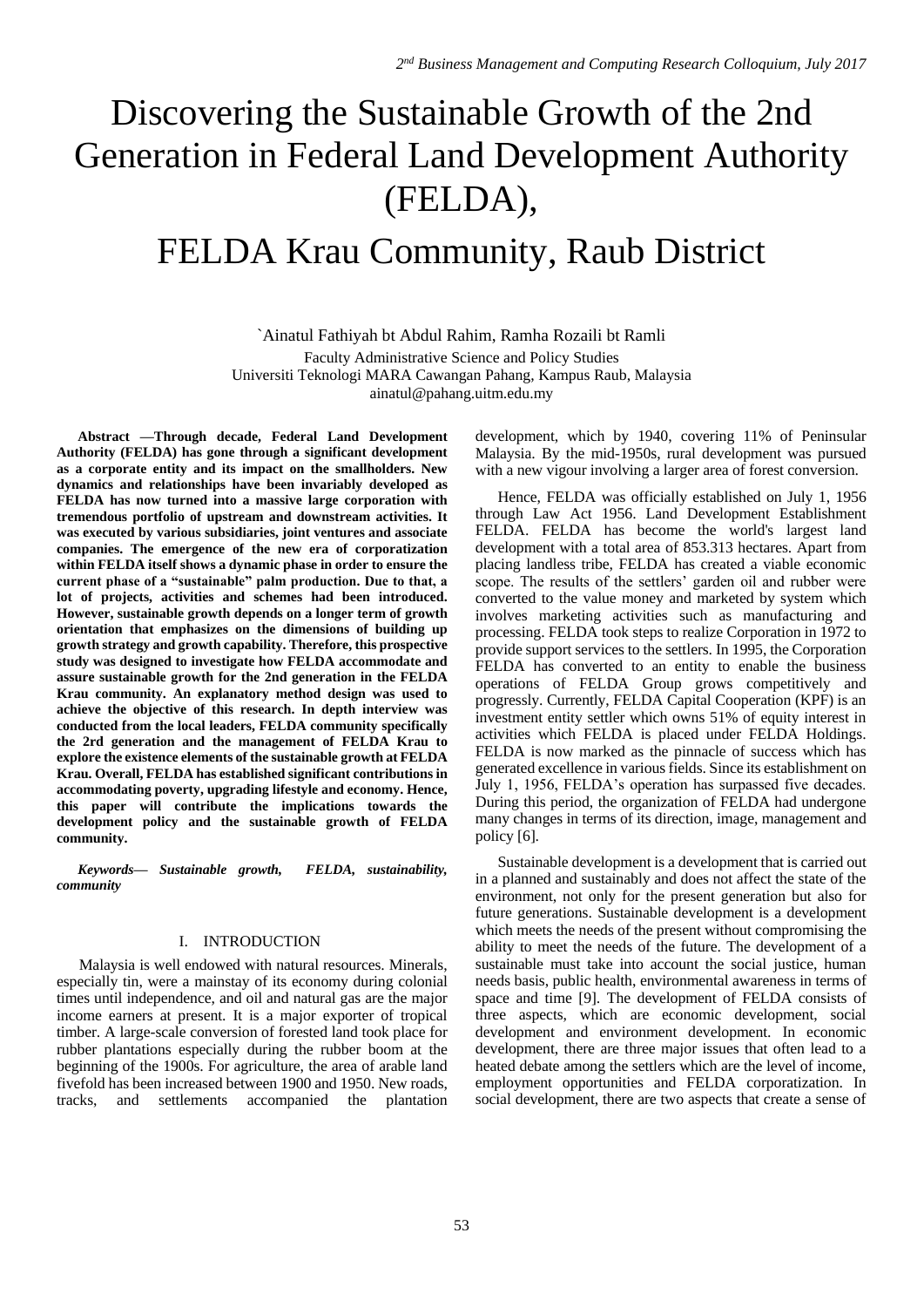dissatisfaction among FELDA settlers which are infrastructure development and housing development. Therefore, this paper would like to investigate how FELDA accommodates and assures a sustainable growth for the 2nd generation in the FELDA Krau community. Hence, this paper will contribute the implications towards the development policy and the sustainable growth of FELDA community.

# II. PROBLEM STATEMENT

The issues of the sustainable development are often debated ever since the concept was introduced in 1987 in the Brundtland<br>Report. A sustainable development or sustainability Report. A sustainable development or sustainability implications will be different based on the design of the country, whether physical, social or economy. It means that it needs to have a balance between economic, environmental and social as well as cultural aspects. Therefore, it is important to discover the balance that is intended for growth of the nation which recently became a major concern for the society. The development of FELDA is guided by its vision to become the world's leader in palm oil industry and its settles to reach a middle-class income by year 2020. The philosophy of subscribed by FELDA and its communities are expressed in its eight "1Malaysia Values of Aspiration" including the Culture of Excellence, Endurance, Humility, Acceptance, Loyalty, Meritocracy, Education, and Integrity [6]. However, FELDA has undergone several changes and shifting processes. One of them is the concept of 'Transformation towards a Sustainable Community' is very appropriate because it is one of the ideas in developing a proactive and practical FELDA environment, and achieving FELDA's aim as a place to generate economy in the context of sustainable rural areas in the future. Sustainability elements highlighted in every program includes creativity, innovation and teamwork. In addition, FELDA wants to provide sufficient infrastructures and sustainable surroundings at the land schemes in order to attract the community to develop human capital and increase the potential. At the same time, it can help FELDA to generate more ideas of a better quality environment which can be continued in the future especially in developing FELDA's community environment and to have a high quality of life and to transform FELDA's surroundings effectively with regard to all aspects of sustainability. Since most of the countries have progressed to become developed nation status, a balanced development needs to be refined. Therefore, it became a challenge and opportunities for FELDA to practice the principles of sustainable development in the country that focuses on fresh economic growth and social sustainability strengthened in the era of globalization.

#### *A. Sustainable Growth*

A sustainable growth is when a firm is capable in maintaining its growth without facing any financial, structural or strategic setbacks [3]. This growth challenge grows more vigorous in a more tumultuous, fast changing and competitive technology based markets and is impossible to accrue unless special attention is given to the two most important dimensions of building up growth strategy and growth capability, simultaneously and interactively [10]. A sustainable growth depends on a more long-term growth orientation of the entrepreneurs [7]. Recently, most scholars agreed that the preferable term to link the term used for the change-aspect is development and not growth, which can be interpreted as a move away from "growth-as-usual" and there is an explicit recognition in the importance on the protection of the environment and the promotion of economic development cannot be treated separately as it is known as a holistic economic dimension. Another term is the term need which is used as opposed to demand that is known from the traditional economic growth theory which also indicates a recognition of a change away from a purely quantitative growth aspect of change on one hand as well as a recognition that there might be needs to be met which are not reflected by the same power in the global demand which is reflected as social dimension [8]. In relation to the discussion of sustainable development, it will be further explained below as a whole conceptual operational definition of this research.

#### *B. Sustainable development concept*

As in [2], development is a process of transitioning forward to the whole social system such as increased productivity, economic and social balance, modern knowledge, the existence of modern institutions and the transition to a better attitude. The phrase development has its definition and it defines the power of the strong. Based on this expression, a group of people and communities is defined as advanced, while another group of a larger number is defined as backward or primitive [1]. The diversity of the definition of sustainable development emerged due to the need to adjust the demands of sustainable development of the local situation in a country. Therefore, this concept is associated with a form of balanced development. The economy grew fresh for building wealth and wealth is also used to develop a community identity. While conserving the damaged environment, environment which is still fresh should also be protected. It is nice to see progresses that can also be enjoyed by the future generations. Thus, the development should be balanced between the three components of sustainable development mentioned earlier.

The process of planning and development control requires the coordination of various levels and the parties involved need to ensure that the implementation of a development process does not encounter any problem. Therefore, the design of a comprehensive, systematic and transparent development goals need to be achieved in full [4]. This goal can be achieved by implementing the concept of sustainable development in all development activities which are planned and implemented with the ultimate goal of environmental conservation and poverty alleviation.

#### *C. FELDA Transformation*

The transformation of FELDA Model towards FELDA New Model indicates the several sustainable developments which can be measured by the classification of future development stratify of FELDA geared towards improvement to the well-being of FELDA community through high farm production, providing modern infrastructures and facilities, increasing human capital quality and potential, creating a culture of innovation and creativity, and strengthening a world-class FELDA management. FELDA community was expected to have a high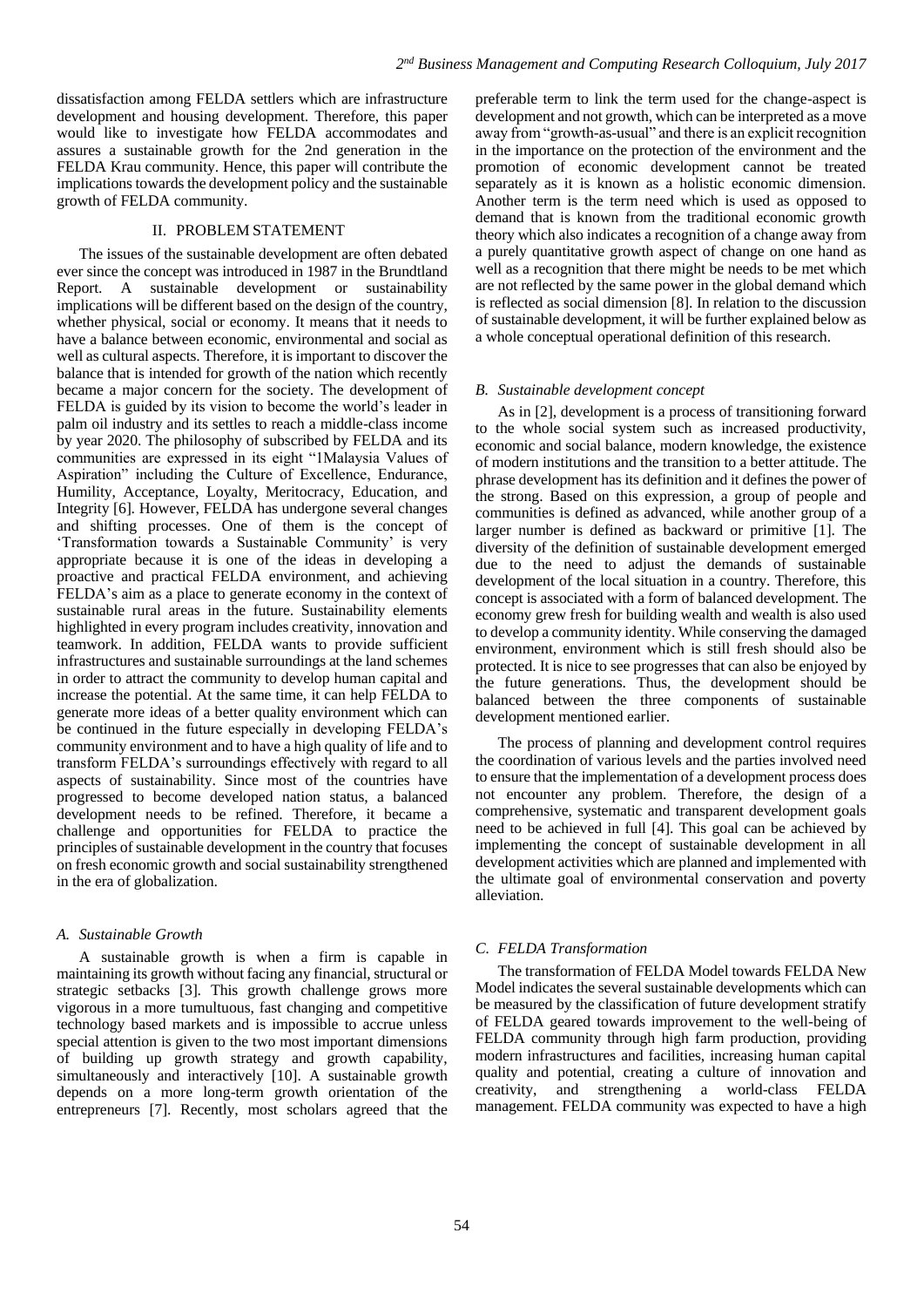degree of competitiveness and positive thinking in realizing the goals and objectives of FELDA and to work together to improve the quality and excellence in FELDA development. It needs to consider the long-term sustainability and to balance the achievement of economic performance, the development of human capital and the conservation of the environment. These can be clustered into several outputs as a reflection of outputs which consists of entrepeneurship development, human capital development, international business and hospitality and tourism [5].

# *D. Theoretical Framework Diagram*



Fig. 1. Theoretical Framework (Adapted from : As in [2] and [9]).

#### III. METHODOLOGY

This study adopts the qualitative research method, using verbal and written interviews among the officers of FELDA. The main aim of applying the qualitative method is to derive the indepth feedback from the respondents regarding the research objectives. Semi-structured verbal interviews have been used because it was found to be more convenient for the respondents. The interview questions and anaylses were focused on the evaluation of the elements of sustainable growth and the aspects of output at FELDA Krau, Raub District. The data was analysed through the content analysis whereby the data obtained during the interview was processed and categorised referring to the related thematic and categories. Furthermore, the snowball effect has become one of the techniques to collect the data. It is a form of purposive sampling where existing respondents recruit the next respondent from among their acquaintances. Hence, the sample group would seemingly grow in size like rolling snowballs. This method is often used in a hidden or small population that are quite difficult for researchers to access for specific reasons. It increases the credibility of the research as

respondents are very much involved in the process of the research while at the same time being cost efficient.

#### IV. FINDINGS AND DISCUSSION

This section provides explanation and analyses from the interview with several officers of FELDA Krau. The analyses are based on the implementation by the FELDA Krau management in accomodating the sustainable growth.

#### *A. The Background of FELDA Krau*

The land opening of FELDA settlement in 1956 is a very significant phase in the history of the development of Malaysia with the aim of improving the socio-economic of the poor community in the rural areas. Felda Krau was developed by the Federal Land Development Authority (FELDA) in 1977 and was first inhabited in 1978. It is located between Kampung Melayu Sempalit in east and west in Hutan Simpan Bilut. It is an agricultural village inhabited by semi-modern and multiethnic population. The village is situated with its borders with sub districts of Raub.

The location is not far from Raub town where only about 10 kilometres and 110 kilometres from Kula Lumpur. The village is divided into 2 stages covering a land area of 426.47 hectares of Stage 1, while the Stage 2 is the area of 292.52 hectares. The original plant in the village is rubber. At present, after replanting is carried out, the plant is mainly composed of rubber and palm oil. This has been a part of the success factors of FELDA in strengthening its position as a global stakeholder and icon in the farming industry.

The administration of FELDA Felda Krau is composed of FELDA headed by a General Manager, two supervisors and one assistant. They get help from a Development and Security Committee (JKKK) chaired by a village headman. JKKK acts as a system of representation in village administration in line with the slogan "Serving for Development and Village Development". The community of Felda Krau consists of 642 adults, 219 youth, 211 teenagers, and 169 children. In the beginning of the establishment, the numbers of settlers were 179 which 154 of them are Malay, 22 are Indian and 3 are Chinese. Currently, the numbers are reducing to 136 persons.

The village has all of the facilities and infrastructures such as electricity, water, mosque, primary school, halls, security post, clinic, shops and telecommunication system equipped for the convenience of the residents. Above all, the data information has been obtained through interview and printed material from the officer in charge.

## *B. FELDA TransformationGrowth of 2nd Generation FELDA Kray community*

According to the respondents, even though FELDA Krau is quite small and still new compared to other FELDA in Pahang, it has its own uniqueness and potential in the dimension of social. The growth can be reflected by their strong bonding of community thorugh several meetings, program community such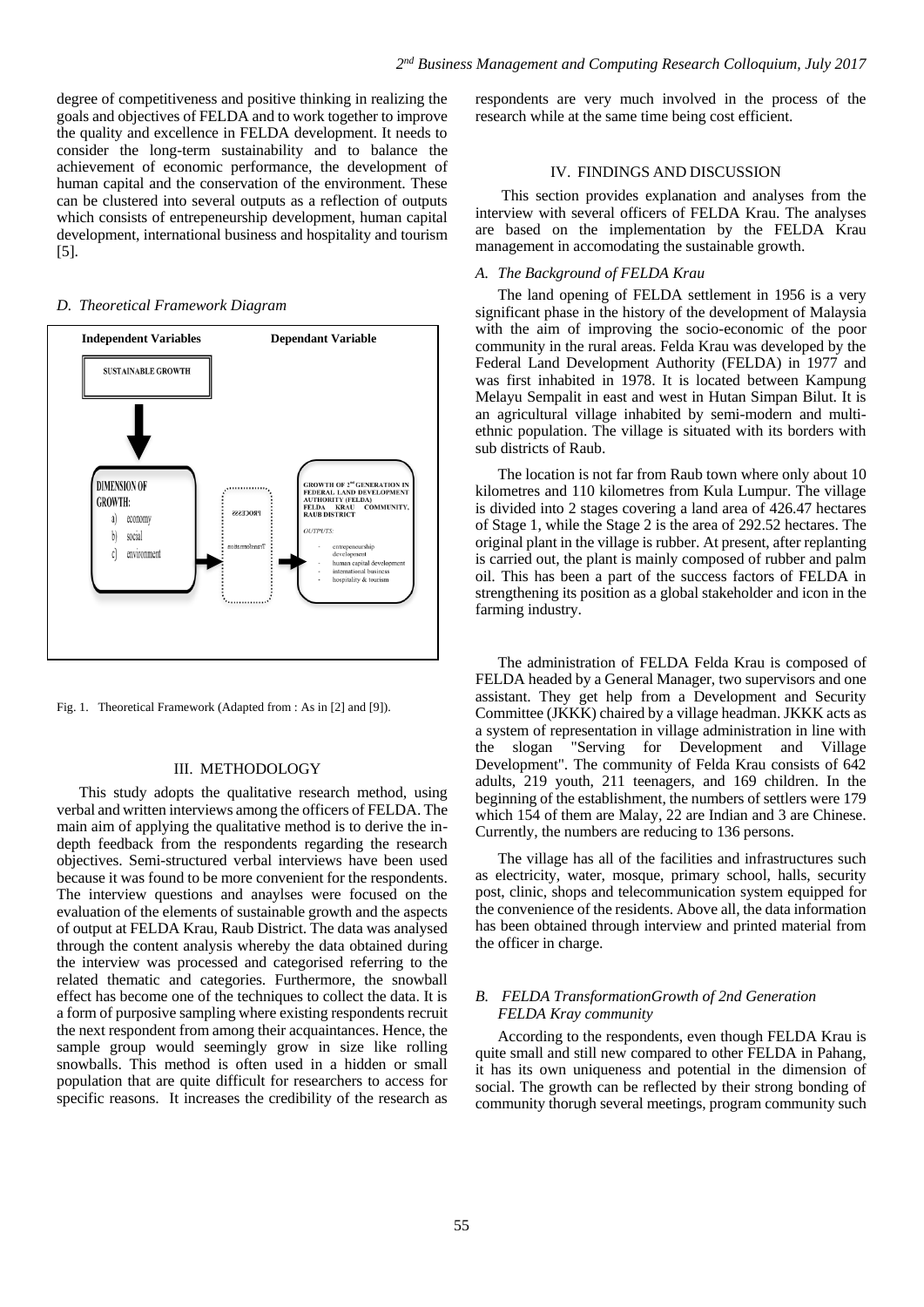as gotong-royong, bowling tournament for youth and organising sports day such as futsal. Their strong partnership and collaboration in building the community empowerment has been realized by the establishment of a few bodies such Gerakan Persatuan Wanita (GPW), JKKR, Belia, Koperasi, PIBG and many more. In such, they have been given a trust by other public agency to offer collaboration specifically to become a host for any program especially for the programs that involve the federal. These prove that less quantity in term of staffs and FELDA community does not hinder them to widen their function as one community. In fact, that makes them become even stronger. These can be supported by two the awards received which are 'Anugerah Kualiti Hasil Terbaik' and 'Anugerah Pencapaian Pendidikan Terbaik' in Sambutan Hari Q Wilayah Mempaga. These awards have been given due to the high achievement on overall management and their ability to assist the children of the settlers about three of them to further their education to a higher level in Diploma through Assistance Scheme Higher Education. This assistance was given to ease the financial burden and encourage them to continue their studies to a higher level. All of these are related to the sustainable growth in the dimension of social and the output of human capital development.

In the dimension of economy for the output of the entrepeneurship development, Felda Entrepreneur Incentive Scheme (Skim Insentif Usahawan Felda has provided the opportunity for the settlers to be entrepreneurs and at the same time stimulate economic growth in their business plan. However, it can be observed that only a few of the FELDA Krau community applied for the scheme and the rest applied on small businesses such as cow, vegetables and honey which are still far behind for them to have a capacity for the output of international business.

However, it is interesting to observe the dimension of sustainable growth in the aspect of environment. According to the respondents, FELDA Krau has initiated their own system of maintaining the clean environment called as "pin-system". This system operates by different colour of pins that indicates the level of cleanliness of the area. Therefore, the officers will do the spot-check and report the result of the observation. The leaders of the area are responsible to ensure the cleanliness of whole area under their supervision. Furthermore, they also have a specific standard operating procedure to manage the waste that is environmental friendly. The community had consensus and agreed to contract out to registered contractors for cleaning services. Additionally, FELDA Krau has been identified of having a high potential on the output of hospitality and tourism. Since the location is strategically located nearly the town whereby it is assessable, thus open doors for the people to look after for a homestay. Eventhough FELDA Krau has several number of homestay but it is always fully occupied by the people from everywhere especially during seasonal period for example during wedding ceremonies and federal programs. Recently, the community often receive the demands for homestay especially when parents are sending their children for registration in university. These situations are due to the establishment of UiTM Cawangan Pahang, Raub campus which gives the opportunities for FELDA Krau to expand their business and services.

# V. CONCLUSION AND POLICY RECOMMENDATIONS

This research has demonstrated several dimensions of sustainable development that reflect sustainable growth for nation particularly in district area. The idea of the concept of sustainable development is aimed to ensure that the use of natural resources is sufficient for the present and for the future for the benefit of all life on earth. Thus, a sustainable development is highly dependent on the conservation and preservation of human wellbeing and the ecosystem together. A sustainable development could contribute to the enhancement of Malaysian policy on sustainable development which has been mentioned in the Seventh Malaysia Plan. The plan also described the steps taken to put an emphasis on the sustainable development during the early period of the Ninth Malaysia Plan. Sustainable Development Goals summit was recognized during the United Nations on the Sustainable Development (UN Sustainable Development Summit) held in New York on 25-27 September 2015. The intention of this important Summit agenda is to revive the old starting side line by introducing new themes, namely 'Transforming Our World: Agenda 2030 for Sustainable Development'.

The development of sustainable tourism which is a subtheme in sustainable development until now is still attractive because of the demands of ongoing discussions and the development of tourism is becoming increasingly dynamic and wide. It is always emphasized as the tourism sector has been a major contribution to the progress and development of the country. In the Ninth Malaysia Plan (9MP), 1.8 billion has been allocated to the tourism sector to repackage the existing attractions such as upgrading the infrastructures, providing tourist facilities and developing more tourism products and services that are innovative. Furthermore, marketing and promotional activities should also be intensified for Malaysia's image while increasing the number of domestic and international tourists. Therefore, it benefits the FELDA community as a whole to take the advantage to highlight their place and create more tourist facilities.

#### ACKNOWLEDGMENT

The authors would like to thank to all the officers and local people of FELDA Krau community for the full cooperation to participate in the interview session.

#### **REFERENCES**

- [1] Abdul Rahman Embong, "Wacana Globalisasi", dlm. Noraini, O dan Sumit, M. (Pnyt.) "Malaysia Menenangi Globalisasi", Bangi: Penerbit Universiti Kebangsaan Malaysia., 2002.
- [2] Asan Ali Golam Hassan, "Falsafah Pembangunan dan Masalah Demo-Sosioekonomi Semasa". dlm. Asan Ali Golam Hassan (Pnyt.), "Pembangunan Wilayah dan Alam Sekitar: Cabaran Dalam Merealisasikan Rancangan Malaysia Kesembilan", Sintok: Penerbit Universiti Utara Malaysia, pp.114, 2008.
- Danchev, A., "Social capital and sustainable behavior of the firm. Ind. Manage. Data System", pp.106(7): 953-965, 2006
- [4] Dani Salleh, "Urbanisasi: Perancangan dan Pengawalan" , Sintok: Penerbit Universiti Utara Malaysia, 2007